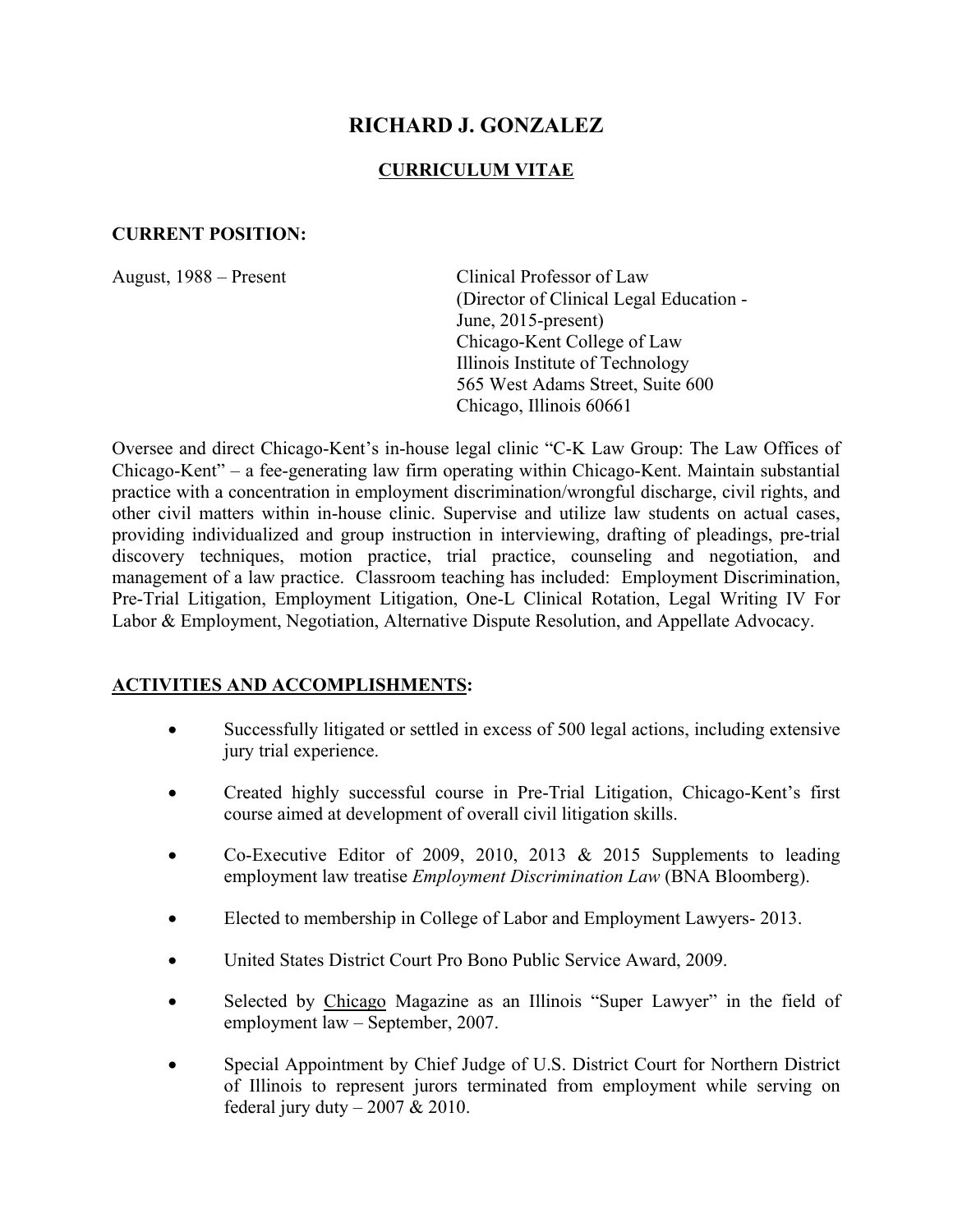- Administrative Law Judge and Consultant, Cook County Commission on Human Rights, September, 1993 – Present.
- Board of Directors of Illinois Chapter of National Employment Lawyer's Association, June, 2000 – 2005.
- Active member of National Employment Lawyers Association, American Bar Association, and Chicago Bar Association.
- Chicago Bar Association's Special Experience Panel for labor and employment and civil rights cases.
- Recipient of Chicago-Kent Student Bar Association "Professor of the Year" award, 1995.
- Arbitrator, Cook County Circuit Court Mandatory Arbitration Program, 1989 Present.
- Grader, Illinois Bar Examination, 1987 1991.
- Helped create and develop Chicago-Kent's Litigation and Dispute Resolution and Labor and Employment certificate programs.
- Writer and co-producer of "The American Legal Process," an award-winning educational film for use at the secondary school level that set a national sales record for the industry. Film was translated into four languages and is currently in use throughout United States and Europe.
- Nationally ranked college and high school debater. Winner of numerous tournaments. Received debating scholarship to Northwestern University.
- Professional acting experience in Illinois and Ohio theaters.

## **PUBLICATIONS:**

## *AUTHOR:*

- Employment Discrimination Law, 2009, 2010, & 2013 Cumulative Supplements (BNA Publishing, 2009, 2010, 2013).
- "The Rise of Fraudulent Misrepresentation in the Employment Context: A Viable Alternative to Oral Contract Claims in Illinois", Illinois Bar Journal, November, 2007.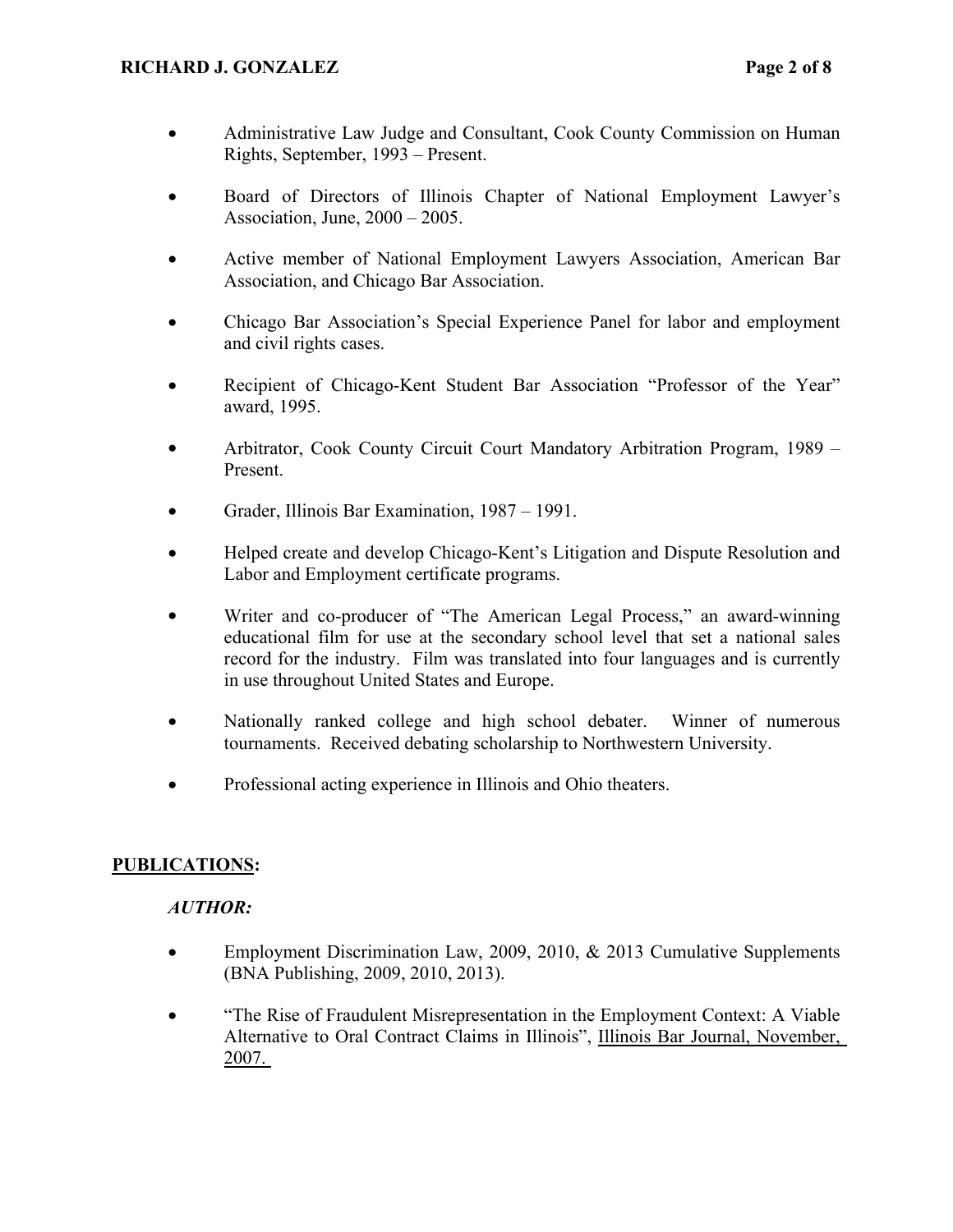- "Depositions in the Age of Summary Judgment," TRIAL (Journal of the Association of Trial Lawyers of America), August 2004.
- "A Plaintiff Need Not Present Direct Evidence of Discrimination to Get a Mixed-Motive Jury Instruction," 2 ISBA Federal Civil Practice 4 (March 2004).
- "Schizophrenia for Disability Practitioners," 6 Illinois Advocate 2 (2002)
- "Overcoming Qualified Privilege in Workplace Defamation Suits," 4 Illinois Advocate 4 (2001).
- "Barriers to Bar Admission of Applicants with Mental Health Treatment Histories," 4 Illinois Advocate 2 (2000).
- "Mitigation of Damages in Employment Discrimination and Wrongful Discharge Cases," 69 Mississippi Law Review 2, Winter, 2000.
- "Playing By New Rules" Avoiding Summary Judgments in Employment Cases, Illinois Chapter of National Employment Lawyers Association Journal, (1999).
- "Warts and All: Protecting Employment Plaintiffs From Intrusive Discovery Techniques," 2 Illinois Advocate 2 (1998).
- "*Hicks* and *Hazen Paper*: Blessings for Employers or Blessings in Disguise for Employment Discrimination Plaintiffs," 11 Ill. Pub. Empl. Rel. Rptr. 2 (1994).

## *CO-AUTHOR***:**

- "Litigation at the Illinois Human Rights Commission," Chicago Bar Association Record, July/August, 1992.
- "Handling Employment Discrimination Claims in Illinois A Practical Guide," Chicago Bar Association Record, March, 1991.

## **LIST OF RECENT SPEECHES AND PRESENTATIONS:**

Speaker to continuing legal education seminars, civic groups, conventions, radio and school audiences on equal opportunity in employment and housing, consumer law, and the role of law and lawyers in American society

February, 2019- "Effective Trial Preparation", Community Activism Law Alliance seminar.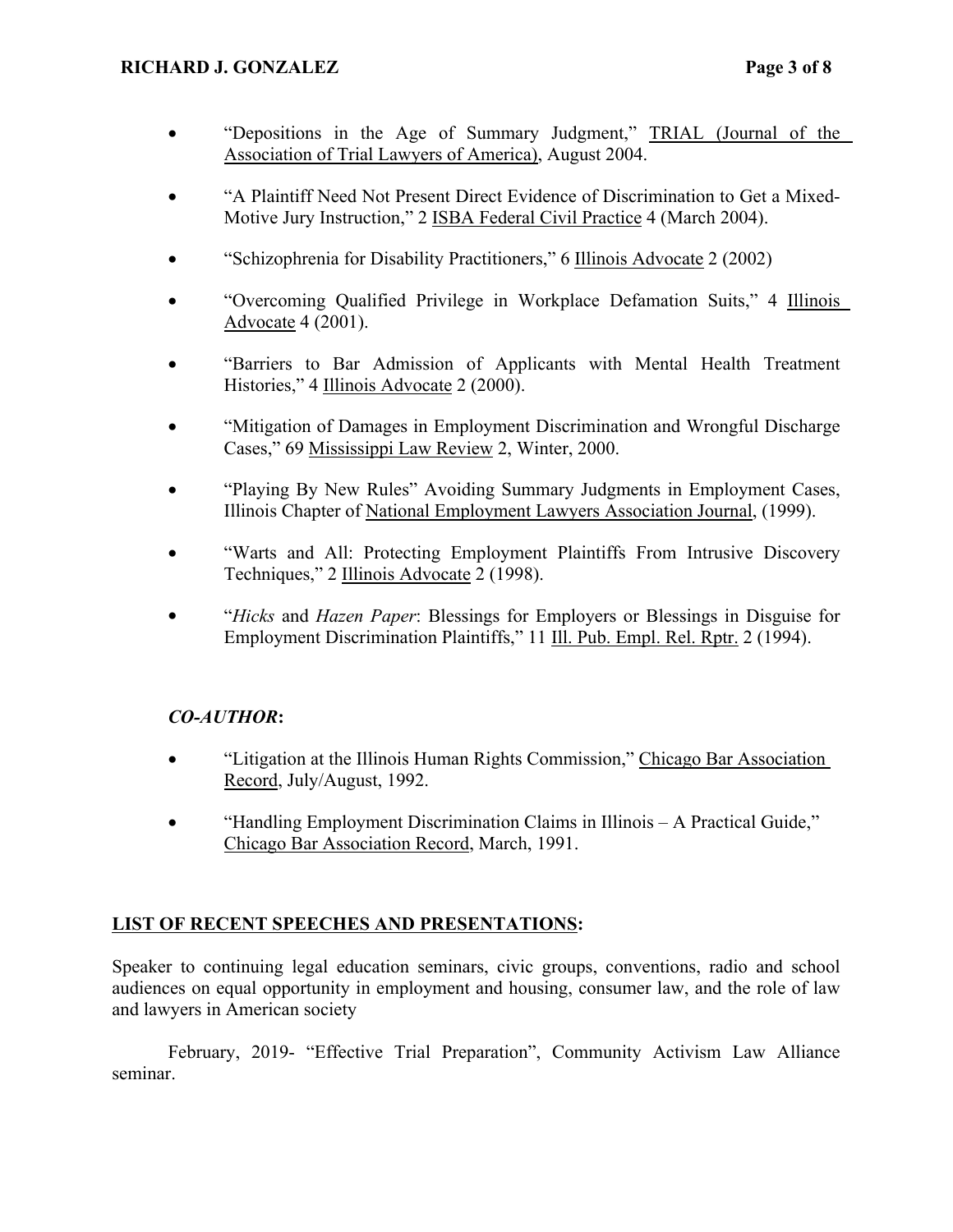#### **RICHARD J. GONZALEZ Page 4 of 8**

October, 2018- "Finding Careers in Employment Law", College of Labor & Employment Lawyers seminar.

June, 2018- "Building a Legal Career", Illinois Chapter National Employment Lawyers Association seminar.

June, 2018- "Latest Developments in Employment Law", Chicago-Kent Not For Profit Corporations seminar.

April, 2018- "Building a Fee Generating Legal Clinic"- American Association of Law Schools Clinical Conference (plus Workshop Moderator).

June, 2017- "Latest Developments in Employment Law", Chicago-Kent Not For Profit Corporations seminar.

May, 2017- Workshop Moderator- American Association of Law Schools Clinical Conference.

November, 2016- "Civility in the Litigation Process", American Bar Association National Labor & Employment Conference, Chicago, IL

October, 2016- "Career Opportunities in Labor & Employment Law", College of Labor & Employment Lawyers Annual Chicago Seminar, Chicago, IL

March, 2016- "Trial of a Sexual Harassment Case", Illinois State Bar Association Annual Labor & Employment Conference, Chicago, IL

July, 2014- "Maximizing Damages in Employment Cases" and "Trends in Models of Proof For Discrimination Cases", American Law Institute Annual Seminar, Santa Fe, NM

June, 2014- "Recent Developments under the Americans With Disabilities Act", Chicago-Kent College of Law Annual Conference for Not-For-Profit Corporations", Chicago, IL

October, 2013- "Careers in the Legal Profession" (moderator) College of Labor  $\&$ Employment Lawyers, Chicago, IL

June, 2013- "Ethical Issues in the Practice of Law", Chicago Bar Association seminar and play production, Chicago, IL

March, 2012- "Recent Developments in Employment Law", Practising Law Institute, New York City, NY

February, 2012- "Deposition and Trial Techniques For Employment Cases", National Employment Lawyers Association 7<sup>th</sup> Circuit Conference, Chicago, IL

October, 2011 - "Latest Developments in Labor & Employment Law", Practicing Law Institute Annual Labor & Employment Seminar, New York City, NY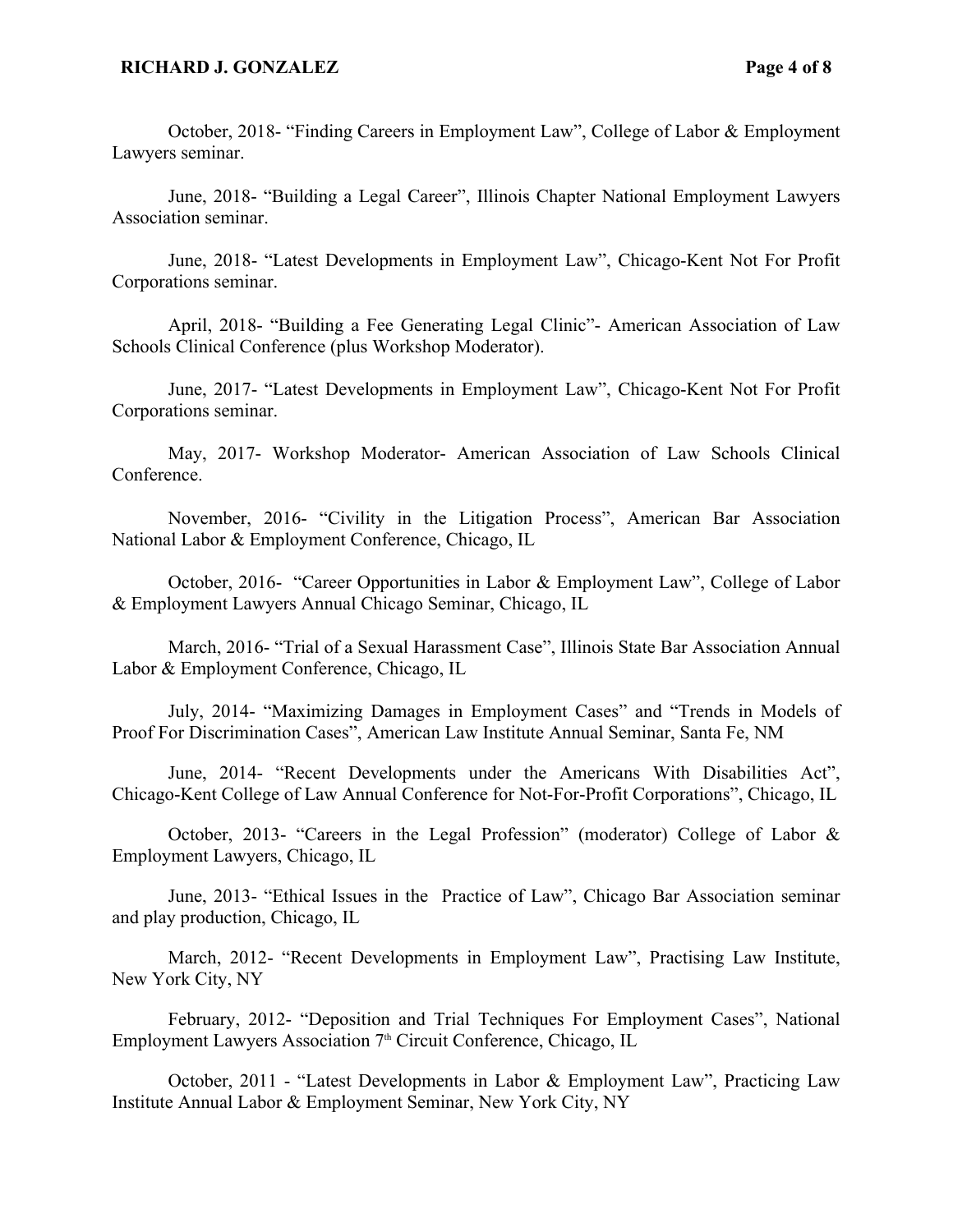#### **RICHARD J. GONZALEZ Page 5 of 8**

March, 2011- "Managing Clients and Their Expectations", Chicago Bar Association seminar, Chicago, IL

November, 2010- Effective Summary Judgment Motions", American Bar Association Annual Labor & Employment Conference, Chicago, IL

April, 2010 - 2009-2010- Employment Discrimination Law Update, American Bar Association/BNA Webcast

February, 2009- Defeating Summary Judgment in Employment Cases", National Employment Lawyers association Annual Seventh Circuit Seminar, Chicago, IL

October, 2008- "Latest Developments in Employment Law", Practicing Law Institute Annual Labor & Employment Seminar, Chicago, IL

February 2008 - "Latest Case Law & Legislation—A Plaintiff's Perspective", Illinois State Bar Association Annual Labor & Employment Seminar, Chicago, IL, October, 2007 –

"Latest Developments in Employment Law", Practicing Law Institute 2007- Annual Seminar

January, 2007 - "Fraudulent Misrepresentation in the Employment Context", Chicago Bar Association Labor and Employment Committee

January, 2007- "Procedural Issues in Bringing and Defending Employment Discrimination Suits", Illinois State Bar Association Annual Seminar

October, 2006- "Latest Developments in Retaliation Law", Practicing Law Institute Annual Seminar

October, 2005– "Defending Employment Discrimination: How to Counter Typical Plaintiffs' Strategies"; training Seminar, Franczek Sullivan, P.C.

September, 2005– "Effective Discovery in Employment Cases – A Plaintiff's Perspective," Chicago Bar Association Labor & Employment Committee

June, 2005– "Labor & Employment Issues Affecting Not-For-Profits in 2005: The Effects of the New Illinois Equal Pay Act; Changes in the Illinois Minimum Wage; & Recent Developments Regarding the Family and Medical Leave Act," Chicago-Kent College of Law Annual Legal Conference for Not-For-Profit Corporations

December, 2004– "Anatomy of a Discrimination Lawsuit: A Plaintiff Lawyer's Perspective," Illinois Council on Education in Management Annual Seminar

November, 2004– "Handling Difficult Issues Under the Family Medical Leave Act." Illinois CPA Society Annual Seminar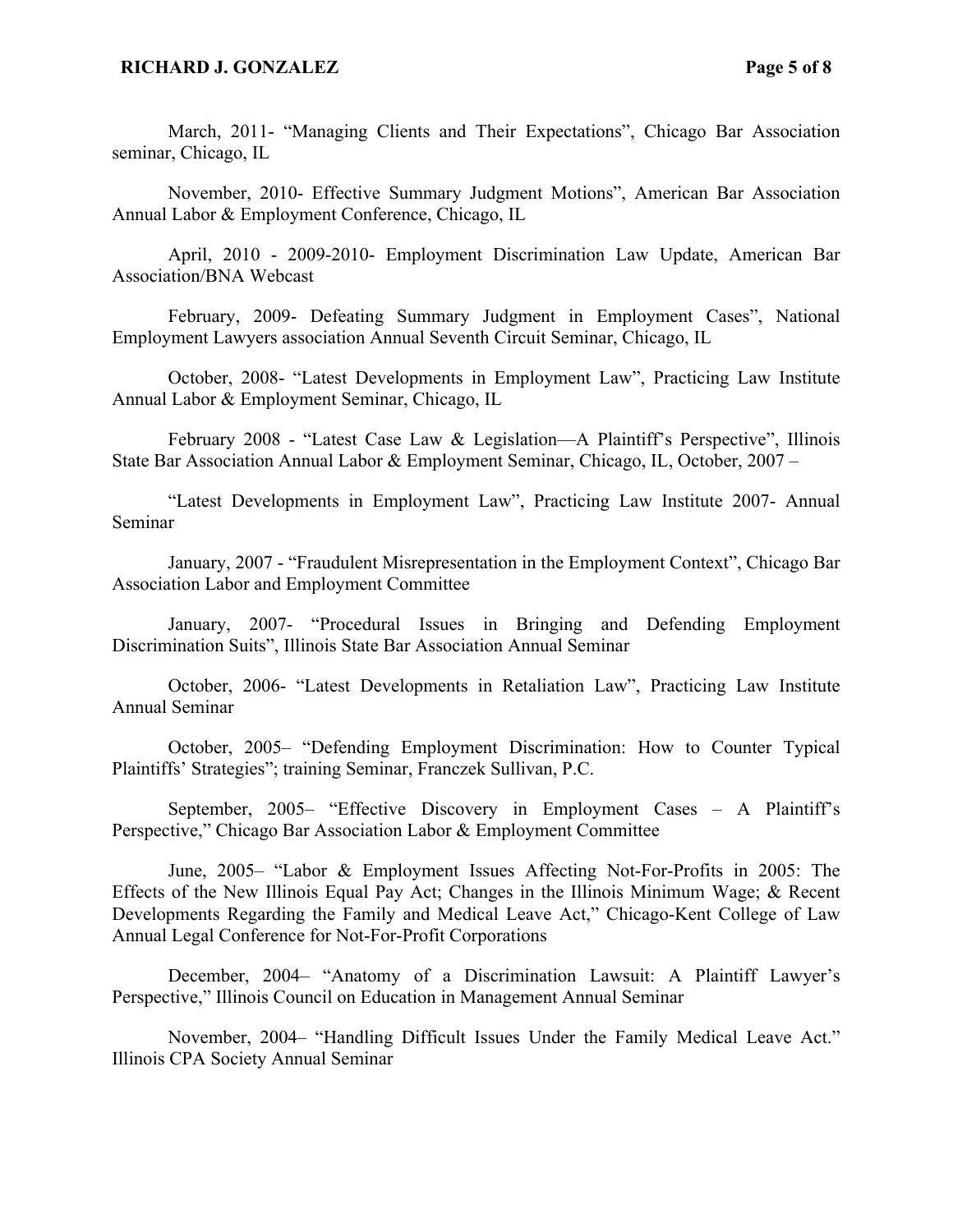October, 2004– "Recent Developments in Employment Law: The Reactions of the Federal Courts to the *Desert Palace* and *Suders* Decisions," Practicing Law Institute 2004 Seminar

June, 2004– "Recent Developments Under the Family Medical Leave Act," Chicago-Kent College of Law Annual Legal Conference for Not-For-Profit Corporations

February, 2004– "Litigating Employment Cases in the Age of Summary Judgment," National Employment Lawyers Association Annual 7<sup>th</sup> Circuit Conference

June, 2003– "Effective Trial Techniques for Employment Cases," Illinois Chapter, National Employment Lawyers Association

October, 2002– "Illinois Discrimination Law Overview," National Labor Relations Board Chicago Training Session

June, 2002– "Recent Developments in Employment Law," Chicago-Kent College of Law Annual Seminar on Not-For-Profit Corporations

March, 2002– "Reforming the Illinois Department of Human Rights," Chicago Council of Lawyers Seminar"

January, 2002– "Taking Effective Depositions in Employment Litigation," Chicago Bar Association labor and Employment Committee Young Lawyers' Section

September, 2001– "Techniques in the Mediation of Employment Cases," Human Resource Institute 2001 Seminar

June, 2001– "2001 Employment Law Update," Chicago-Kent College of Law Annual Seminar on Not-For-Profit Corporations

February, 2001– "Special Problems in Jury Trial of Employment Suits," Illinois Chapter of National Employment Lawyers Association

October, 2000– "The Need To Reform Illinois' Character and Fitness Committees," Illinois State Bar Association Committee

June, 2000– "Recent Legal Developments Affecting Not-for-Profit Corporations," Chicago-Kent College of Law Annual Seminar on Not-For-Profit Corporations

May, 2000– "Strategies and Techniques for Jury Litigation," Chicago Bar Association Labor and Employment Committee

February, 2000– "Preparation for Jury Trial," Illinois Chapter of National Employment Lawyers Association

September, 1999– "Avoiding Summary Judgment in Employment Discrimination Cases," Illinois Chapter National Employment Lawyers Association Seminar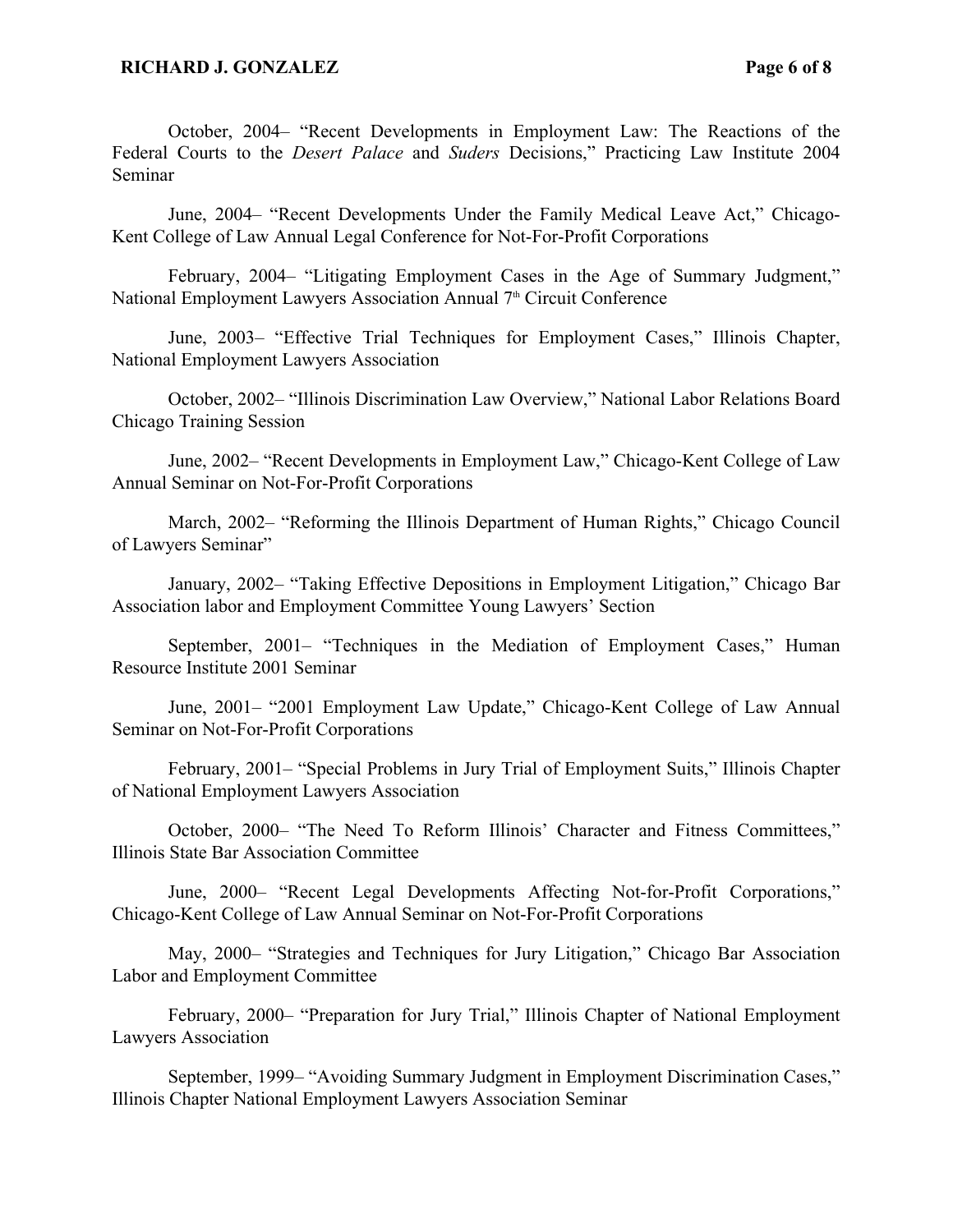September, 1999– "Playing By New Rules: Rethinking Traditional Discovery Strategies," Illinois Chapter National Employment Lawyers Association Seminar

June, 1999– "Recognizing the Dangerous Plaintiff," Human Resource Professionals Seminar, Chicago, IL

October, 1998– "The 'Dangerous' Plaintiff in Employment Litigation," Human Resource Institute National Seminar

May, 1998– "Protecting Employment Plaintiffs from Intrusive Discovery Techniques," Defense Research Institute National Seminar

March, 1998– "Trends in Litigation of Race Discrimination Cases," National Employment Lawyers Association Midwest Seminar

February, 1998– "Avoiding Summary Judgment in Employment Discrimination Cases," Chicago Bar Association

January, 1998– "Amassing Genuine Issues of Material Fact and Proving Pretext," Chicago Bar Association Annual Labor and Employment Seminar

June, 1997– "Avoiding Sexual Harassment Claims in the Workplace," Chicago Mercantile Exchange

May, 1997– "Employee Rights in the Changing Workplace of the Nineties," Institute for Law and the Workplace Annual Seminar

February, 1997– "Juries and Race: The O.J. Simpson Civil Verdict," WVON radio

November, 1996– "Mediation of Employment Discrimination Claims," Chicago-Kent Public Sector Labor Relations Annual Seminar

December, 1995– "Deposing Decision-Makers in Employment Discrimination and Wrongful Discharge Cases," Chicago Bar Association Annual Labor and Employment Seminar

March, 1995– "Affirmative Action: Has Its Time Come and Gone?", on-air debate, WUSN radio, Chicago, Illinois

June, 1994– "Ethical Considerations in The Negotiation of Employment Settlements," National Employment Lawyers Association Annual Convention, Seattle, Washington

December, 1993– "The After-Acquired Evidence Rule," Chicago Bar Association Labor and Employment Committee

October, 1993– "Significant Curricular Developments and the MacCrate Report," Midwest Clinical Teachers Conference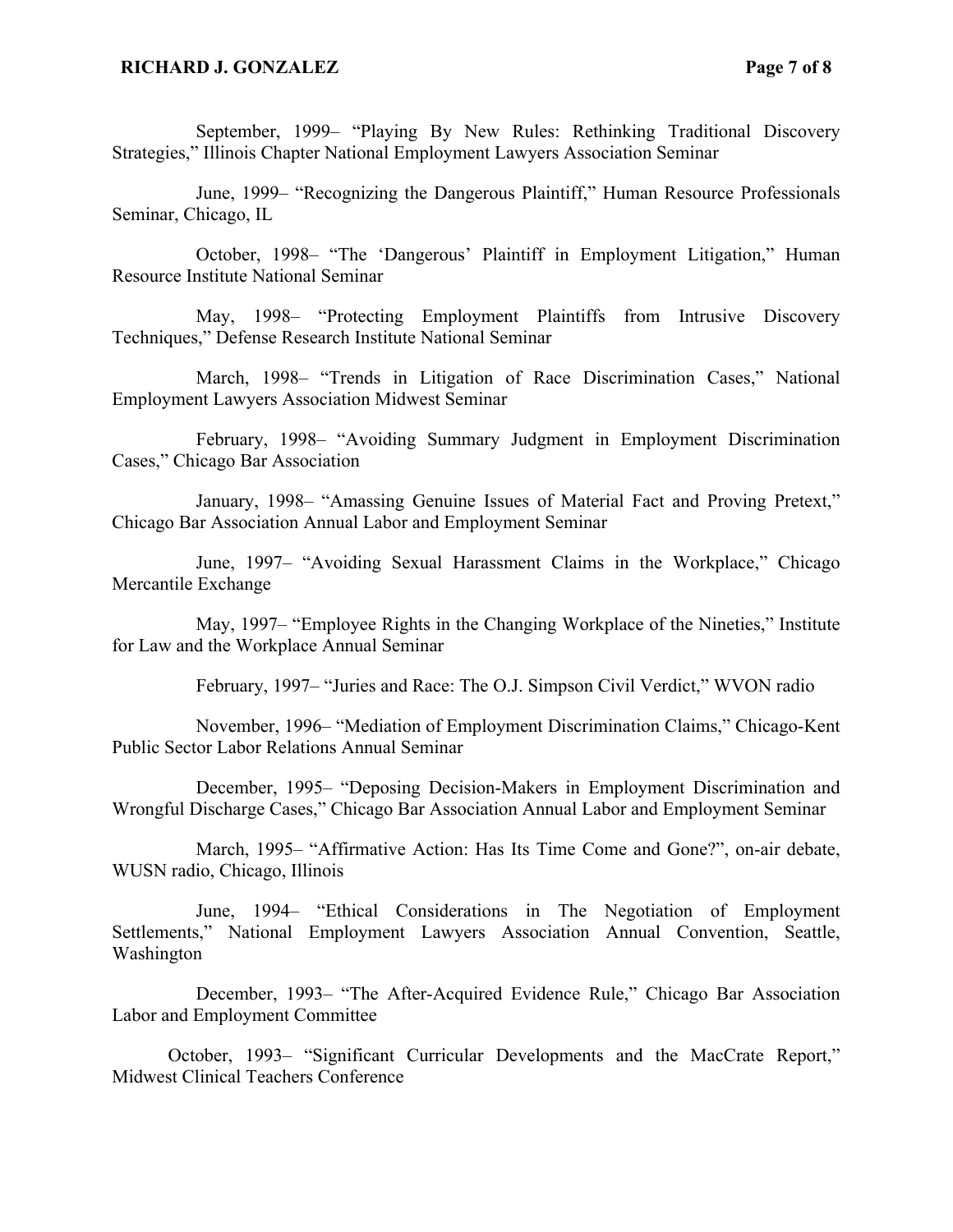#### **RICHARD J. GONZALEZ** Page 8 of 8

September, 1993– Acted as defense counsel in focus group mock trial of multi-million dollar New York state court case, Durable Aluminum Co. v. E.Z. Foil, Inc.

February, 1993– "Litigating Employment Discrimination and Wrongful Discharge Cases: A Plaintiff's Perspective," Chicago Bar Association Labor and Employment Committee Annual Seminar

January, 1993– "The Civil Rights Act of 1991," Human Resource Professionals Convention, Chicago, Illinois

November, 1992– "Diabetes as a Protected Handicap under Illinois Law," Chicago Chapter of American Diabetes Association;

May, 1992– "The Civil Rights Act of 1991," Chicago-Kent Not-for-Profit Corporations Conference

March, 1992– "How to Win a Weak Employments Case," Chicago Bar Association Labor and Employment Committee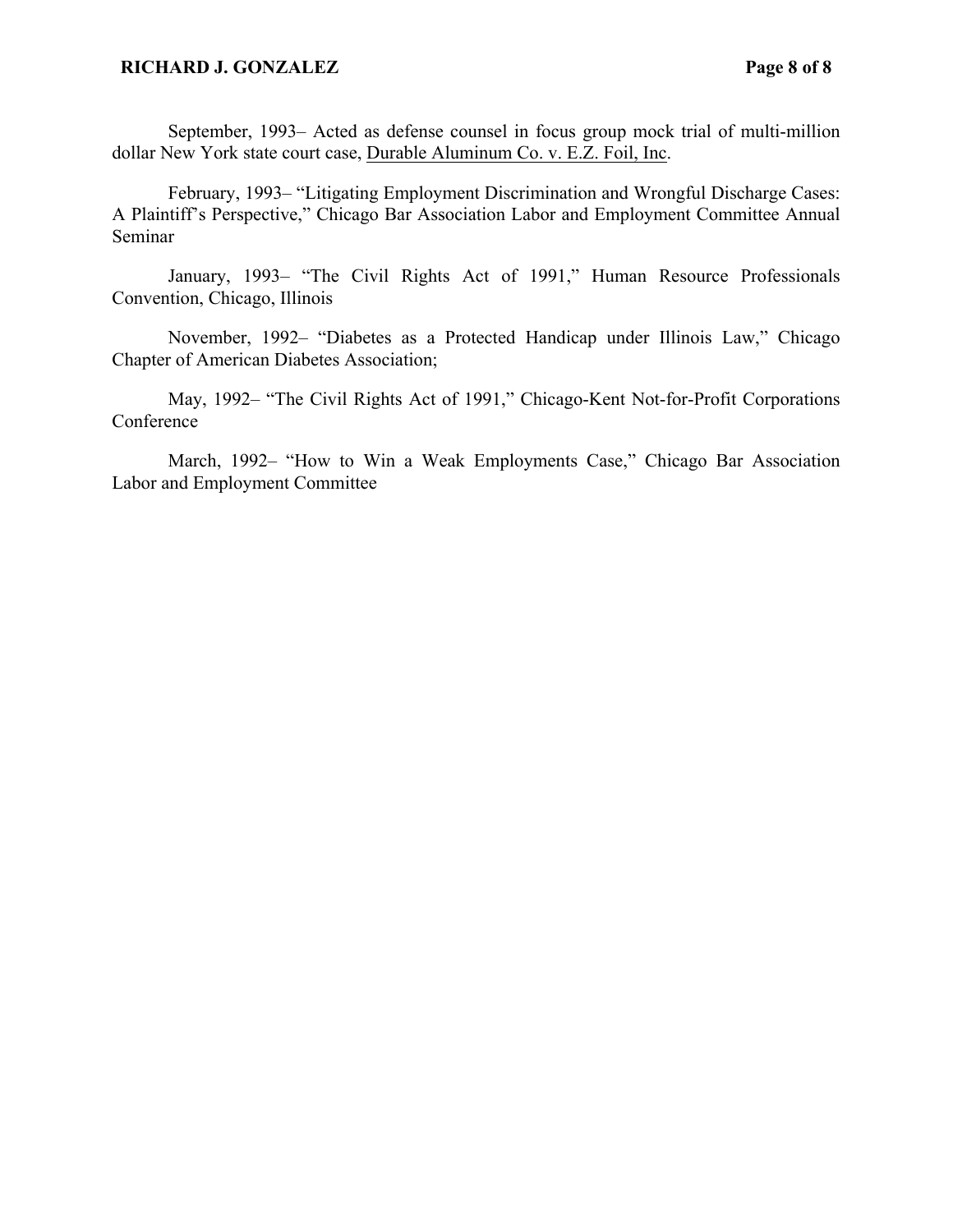#### **RICHARD J. GONZALEZ Page 9 of 8**

#### **PRIOR PROFESSIONAL HISTORY:**

December, 1987 – August, 1988 Associate Attorney

James D. Montgomery and Associates, Ltd. 100 North LaSalle Street, Suite 1810 Chicago, Illinois 60602

Managed extensive caseload in small, aggressive general practice firm, with emphasis on major litigation. Solely responsible for litigation of insurance defense and plaintiff's civil rights, medical malpractice and employment matters. In addition, handled probate, ERISA, labor and employment, taxation, and school law, and acted as general counsel to a wide variety of corporate and public sector clients.

| November, 1984 – December, 1987 | Administrative Law Judge                  |
|---------------------------------|-------------------------------------------|
|                                 | State of Illinois Human Rights Commission |
|                                 | 100 West Randolph Street, Suite 5-100     |
|                                 | Chicago, Illinois 60601                   |

Presided over and decided employment discrimination lawsuits appealable directly to Illinois Appellate Court, monitoring litigation from complex, pre-trial discovery disputes through posttrial awards of attorney's fees. Conducted major trials, often of several weeks' duration, and issued comprehensive written decisions in a timely fashion. As Mediation judge, worked closely with corporate decision makers and attorneys to resolve numerous legal actions prior to trial. Gained thorough knowledge of federal and state equal opportunity law and considerable exposure to effective personnel management techniques.

| February – November, 1984 | Attorney                            |
|---------------------------|-------------------------------------|
|                           | <b>Federal Litigation Division</b>  |
|                           | City of Chicago – Department of Law |
|                           | 121 North LaSalle Street            |
|                           | Chicago, Illinois 60602             |

Defended major federal law suits against municipality. Advised and counseled city departments on policies and procedures, including taxation, labor and employment disputes, fiscal policy, and police detention, fingerprint, and record-keeping practices. Extensive federal court motion practice and discovery experience.